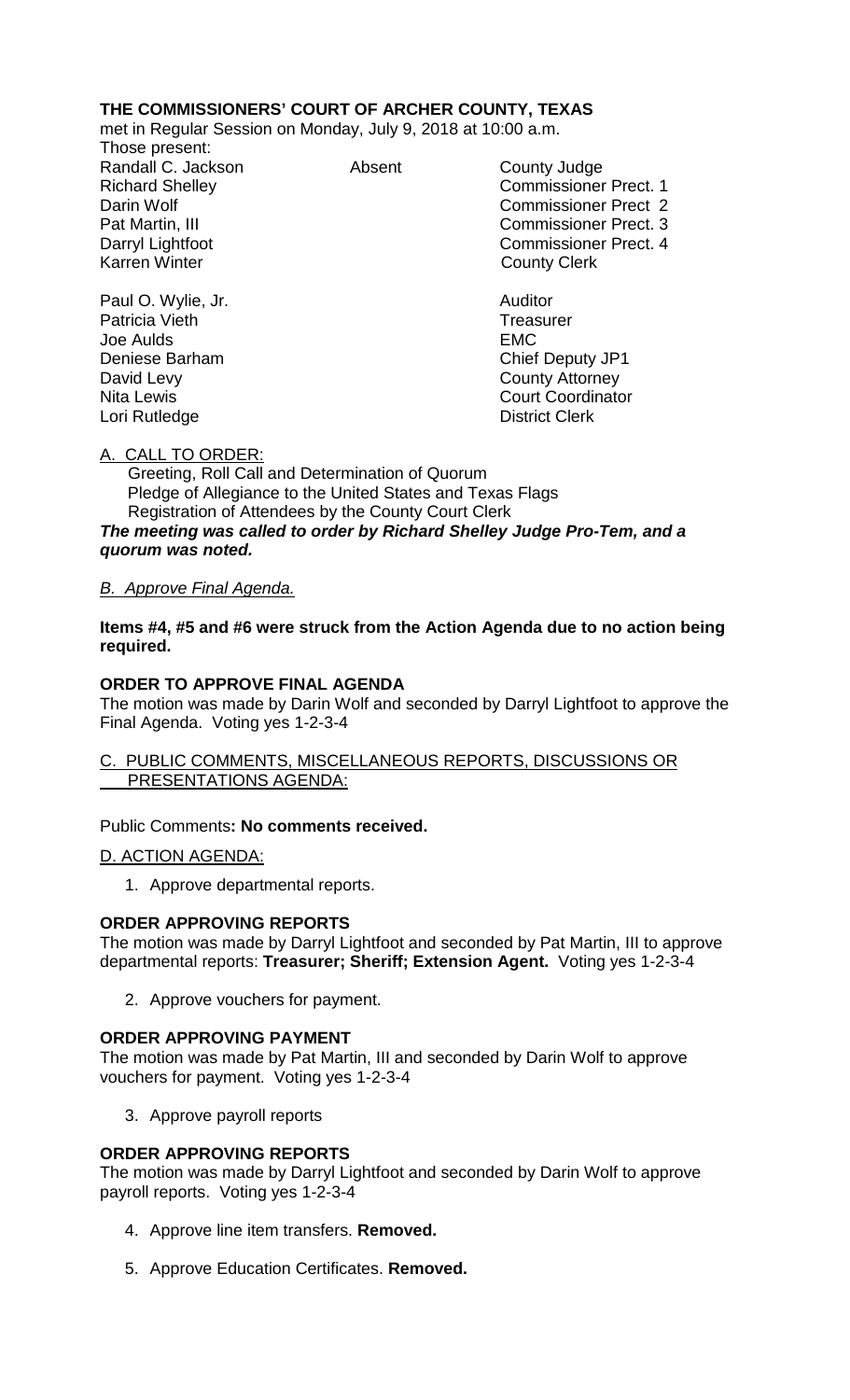- 6. Approve Publisher's Certificates. **Removed.**
- 7. Approve Minutes from previous month June, 2018.

### **ORDER APPROVING MINUTES**

The motion was made by Pat Martin, III and seconded by Darin Wolf to approve Commissioner Court Minutes from the month of June, 2018. Voting yes 1-2-3-4

- 8. Discuss and/or take action on Mitigation Plan for Nortex Regional Counties. **Joe Aulds discussed upcoming meeting. No action taken.**
- 9. Discuss and/or take action on the purchase of a New or Used pickup for Precinct 1.

# **ORDER TO TABLE PURSHASE OF PICKUP**

The motion was made by Darryl Lightfoot and seconded by Darin Wolf to table purchase of a new or used pickup for Precinct 1. Voting yes 1-2-3-4

10.Discuss and/or take action on Bid Proposal received for: Lot 1 and E 57' of Lot 2, Block 53, Archer City, Archer County, Texas (201 W Hackberry)

### **ORDER TO ACCEPT BID**

The motion was made by Pat Martin, III and seconded by Darryl Lightfoot to accept the bid of Jackie Ditto in the amount of \$3,000.00 on Lot 1, E 57ft of Lot 2, Block 53, Archer City. Voting yes 1-2-3-4

11.Discuss and/or take action on table Item number 12 from the June 25, 2018 agenda regarding the disposal of Water Tanks at the Ag Barn. **Staci Beesinger stated the jail would take all four tanks to replace the smaller ones in use at the Jail. Beesinger asked the Court to consider disposing of the smaller water tanks that are currently at the jail.**

### **ORDER TO PLACE WATER TANKS**

The motion was made by Pat Martin, III and seconded by Darin Wolf to approve placing water tanks from the Ag Barn to the Jail and disposal of the old tanks that are currently being used. Voting yes 1-2-3-4

12.Discuss and/or take action on tabled Item Number 17 from the June 25, 2018 agenda regarding vehicle insurance coverage.

### **ORDER TO TABLE APPROVING INSURANCE**

The motion was made by Richard Shelley and seconded by Pat Martin, III to table approving insurance coverage. Voting yes 1-2-3-4

13.Discuss and/or take action on tabled Item Number 19 from the June 25, 2018 agenda regarding Health Care Plans and restrictions for employees. **Paul O. Wylie, Jr. discussed the health care plan.**

### **ORDER TO TABLE APPROVING HEALTH CARE PLANS**

The motion was made by Pat Martin, III and seconded by Darin Wolf to table approving health care plans and restrictions. Voting yes 1-2-3-4

14.Discuss and/or take action on tabled Item Number 1 from the June 29, 2018 agenda regarding the Bobcat Bluff Windfarm Repowering Plan. **David Levy discussed current abatement. Clint Cook with EDF answered questions from the court.**

### **ORDER APPROVING ROAD USE AGREEMENT**

The motion was made by Darin Wolf and seconded by Pat Martin, III to approve road use agreement with Bobcat Bluff Windfarm repowering plan. Voting yes 1-2-3-4